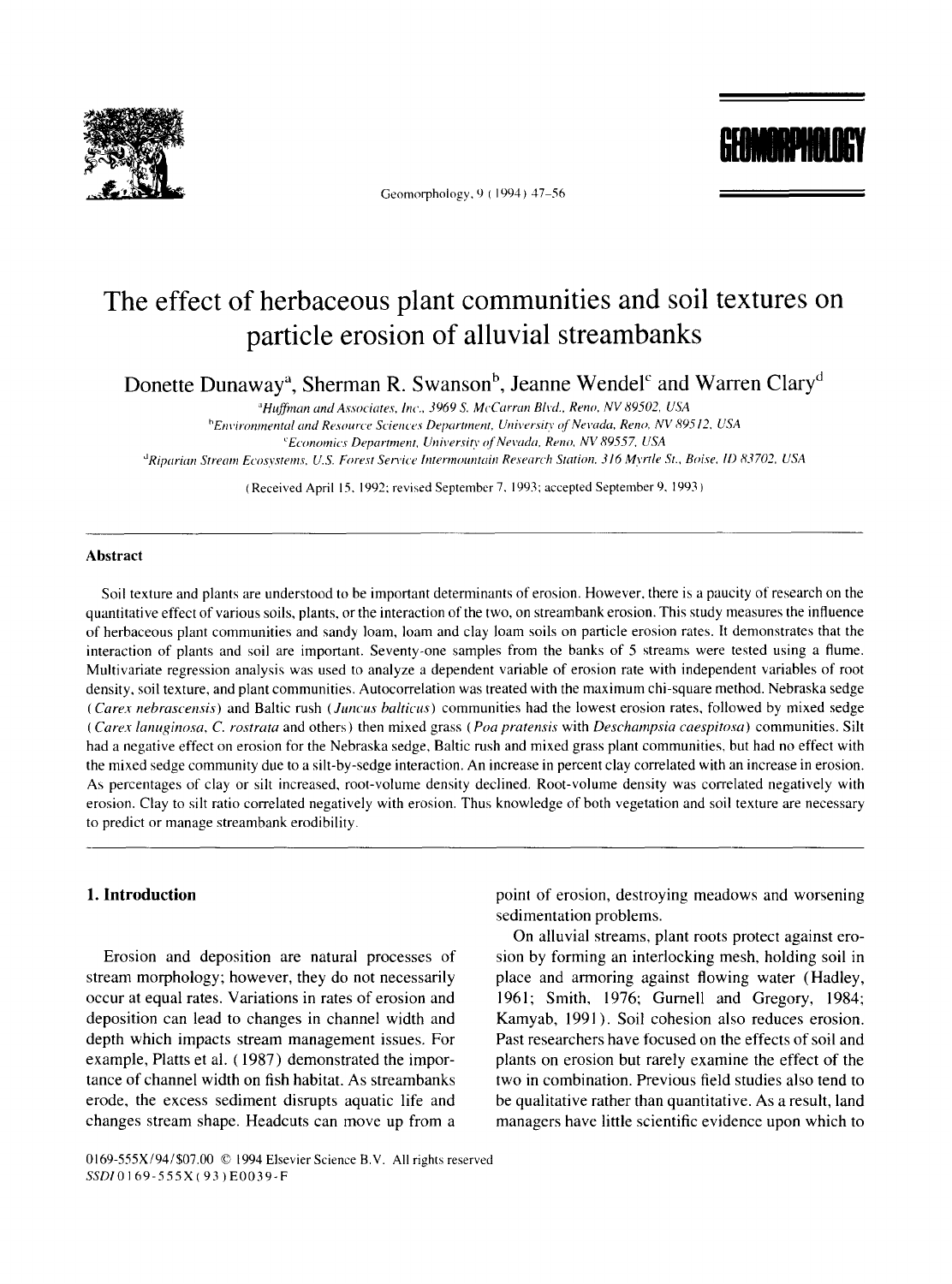base revegetation and bioremediation decisions.

The purpose of this study is to quantitatively measure erosion rates as a function of soil texture, plant community, and the interaction of the two. The study focuses on particle or aggregate erosion as opposed to mass wasting.

There are few publications that measure streambank particle erosion in the field. Of the field studies that have been conducted, the reported erosion rates inherently include a combination of mass wasting and particle erosion (Smith, 1976; Kondolf, 1982; Dunne, 1988). As a result, the theoretical bases of the four hypotheses for this study are from other researchers' studies of mass wasting/particle erosion. These are:

( 1 ) There is an inverse relationship between root density and particle erosion rate of a soil-root sample (Zimmerman et al., 1967; Swanson et al., 1982).

(2) Particle erosion rate is lowest with the Nebraska sedge *(Carex nebrascensis* Dewey), moderate with Baltic rush *(Juncus balticus* Willdenow), and highest with a mixed grass community of Kentucky bluegrass *(Poa pratensis* Linnaeus) and tufted hairgrass (Des*champsia caespitosa* Palisot de Beauvois). This hypothesis is based on higher root mass and density of Nebraska sedge, followed by Baltic rush and Nevada bluegrass *(Poa neuadensis* Vasey ex Scribner) communities as reported by Manning et al. (1989).

(3) Soil texture and the interaction of soils and roots are both important factors of erosion. Clay soils are more cohesive and less erodible than sand (Bouyoucos, 1935; Glinski and Lipiec, 1990). Soil texture influences root systems by modifying aeration, water, and nutrient content and availability (Eavis, 1972; Ibanga et al., 1980; Bar-Yosef and Lambert, 1981; Stitt et al., 1982 ). Clayey and silty soils tend to inhibit root growth due to their small pore size (Taylor et al., 1966; Kramer, 1983; Glinski and Lipiec, 1990).

(4) Ratios among sand, silt and clay are significant determinants of erosion rate. Bouyoucos (1935), Trask (1959) and Schumm (1960) have used ratios of sand to clay or to clay and silt as indices of erodibility.

Preliminary findings reinforced the justification for this study; samples that had the highest amount of silt and clay had the lowest root density. Based on our hypotheses, fine grained soil should have low particle erosion rates, but conversely low root content would have high erosion rates. It was unclear what effect the soil-root combination would have on erosion.

#### **2. Methods and materials**

Bank samples were taken from five streams in order to obtain a wide range of soil and plant community types. Birch and Kingston Creeks are in the Toiyabe Mountain Range, and Barley Creek is in the Monitor Mountain Range in central Nevada. Dog and Slinkard Creeks lie on the eastern side of the Sierra Nevada Mountain Range in California (Fig. 1). This study expands a related study which used samples from a different but similar reach of Slinkard Creek ( Kamyab, 1991 ).

In general the chosen sites are moderately entrenched to unentrenched, highly sinuous streams meandering through gently sloping meadows. Average channel widths range between 1.2 to 4.5 meters. Average stream depths at bankfull are between 0.6 to 1.0 meters. The meadow soils are non-gravelly, ranging between sandy loam, silt loam and clay loam. All but one of the four creeks conform to these characteristics. Kingston Creek, the exception, is more entrenched.

At each of the five stream sites, 10 to 20 sample



Fig. 1. Location map.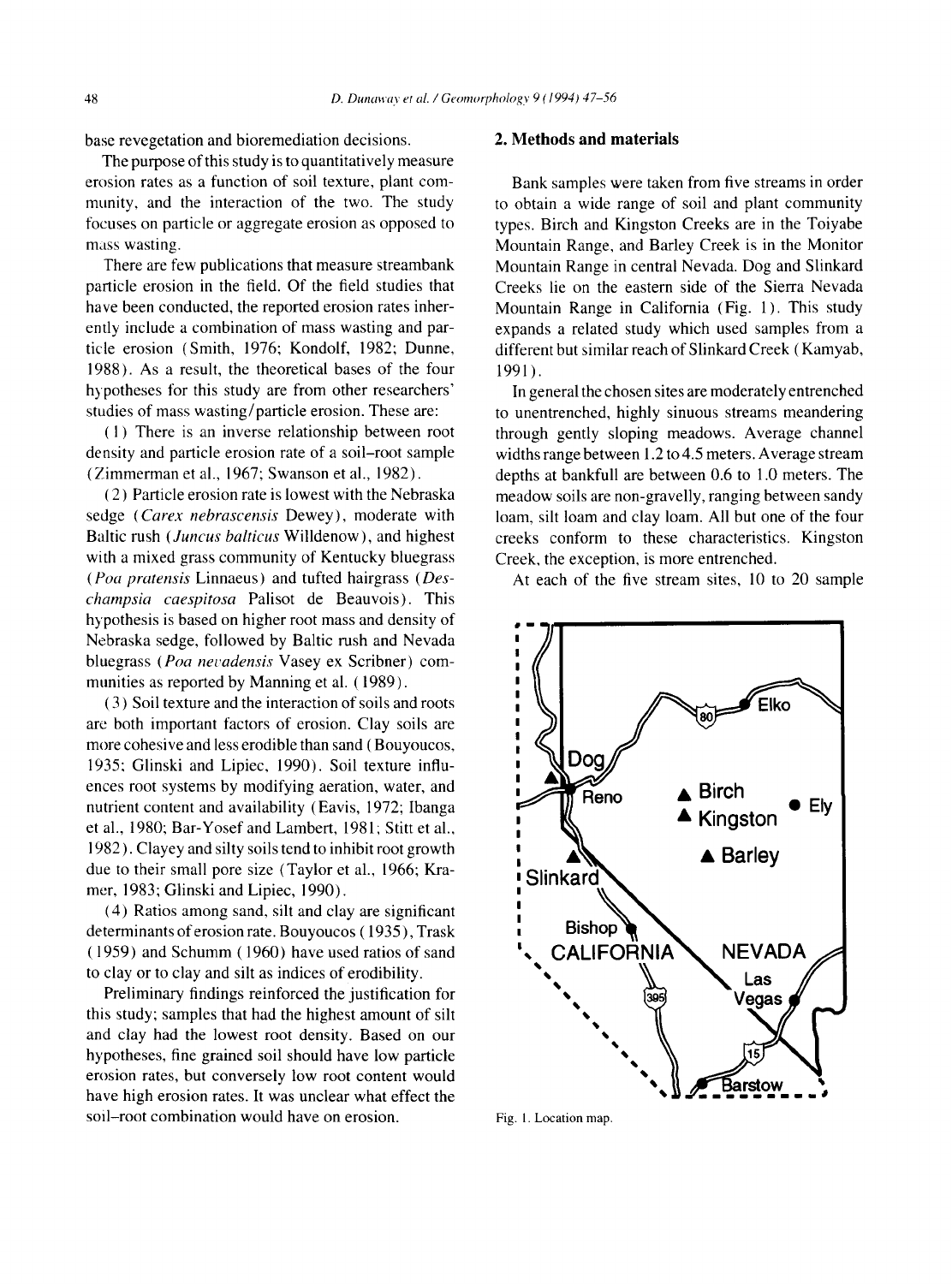locations were chosen along typical sections of channel bank for a total of 80 samples. Because Kingston Creek has downcut enough in places to abandon its floodplain and become entrenched, some of these samples were elevated approximately 24 cm above the top of the active channel. Sample locations were approximately 4.5 to 7.5 m apart and situated mainly along straight reaches or the outside of meander curves. Locations were in relatively homogeneous plant communities which extended for at least 2 m along a streambank. Homogeneity was based on visual inspection. To determine species composition, a 20 cm ring was placed at each sample location and the encircled above-ground plant matter was clipped at ground level. The cut plants were identified and separated according to species. Soil-root samples were taken by driving a 7 cm diameter by 15 cm long corer into the top 15 cm of the trimmed location.

The cut plants taken from the field were oven dried and weighed. Species weight data were used with the Twinspan cluster analysis software to identify plant communities.

Sieve analyses and hydrometer tests (Gee and Bauder, 1986) were used to assess soil textures on a portion of each core sample. Organic matter was removed from the soil prior to doing the hydrometer tests.

To determine the root-volume density, a volume of  $220 \text{ cm}^3$  was cut from the top 4 cm of each soil-root sample core. Soil was washed from the roots in a two stage process. The first washing was done by hand over a 180  $\mu$ m screen. What remained in the screen was placed into a 50 cm tall, 8 cm diameter glass tube. Water was forced into the bottom of the tube, thus buoying up the less dense root matter, leaving sand in the bottom. The water with the suspended roots was poured off into the 180  $\mu$ m screen. Root volume was measured by submerging the saturated roots in a 300 ml beaker of water. The displaced water level equalled root volume. Because all samples came from the same soilroot core volume  $(220 \text{ cm}^3)$ , the measurements represent root-volume density (root volume per soil-root volume). Root-volume densities of plant communities were compared with an analysis of variance using the Bonferroni method (Pfaffenberger and Patterson, 1987) and the results are reported in Table 3.

Particle erosion rates of the samples were measured in a laboratory flume. In preparation for the flume test, the lower 4 to 15 cm of each soil-root core was split lengthwise using a hacksaw. The sample was attached with nails to a plastic backing, oven dried at 60°C and weighed. To perform the tests the samples were saturated in tap water for 30 min then placed in a flume such that the flat side of a halved soil core was flush with, and part of, the wall of the flume. The top of the sample was submerged just below the surface of the water in order to simulate a top of bank position in a bankfull discharge event. Each flume test lasted 30 min. This was based on results of Kamyab ( 1991 ) who, in similar tests, found the maximum rate of erosion was obtained within 30 min. At the culmination of each flume test, the remaining soil-root sample was dried and weighed. The difference in weight constitutes loss due to erosion.

The flume was 60 cm wide by 25 cm deep, with a slope of 0.008. These settings yielded a similar shear stress on the channel walls as would be produced in the field under a bankfull event based on computations using:

# $T = GRs$

where  $T$  is the shear stress,  $G$  is the specific weight,  $R$ is the hydraulic radius, and  $s$  is the slope of the energy grade line.

Field shear stress was predicted using the average bankfull hydraulic radius and slopes of the streams. The bankfull event was chosen based on the premise set forth by Dunne and Leopold (1978) that bankfull stage corresponds to the discharge which results in the average morphologic characteristics of channels.

Two pumps produced a flow of approximately 0.2  $m<sup>3</sup>/s$  (3380 gal/min), and a shear stress on the samples of  $13.41$   $N/m<sup>2</sup>$ . Shear stress, calculated as described above, was also estimated with a coarse, open-grained sand paper (Adalox  $A > 11, 36-D$ ) covered metal plate. This was attached to a slightly flexible rod and placed in the flume wall where the sample faces had been. The force of flowing water pushed the plate sideways and activated a strain gauge attached to the rod. Displacement was measured with a meter ( Baldwin Lima Hamilton, SR4). The force was then duplicated by hanging weights from the plate so that the amount and direction of displacement equalled that caused by the water.

Multiple regression analysis was used to determine the empirical relationship of erosion rate with plant and soil characteristics. The regression model included a dependent variable of percentage flume erosion rate,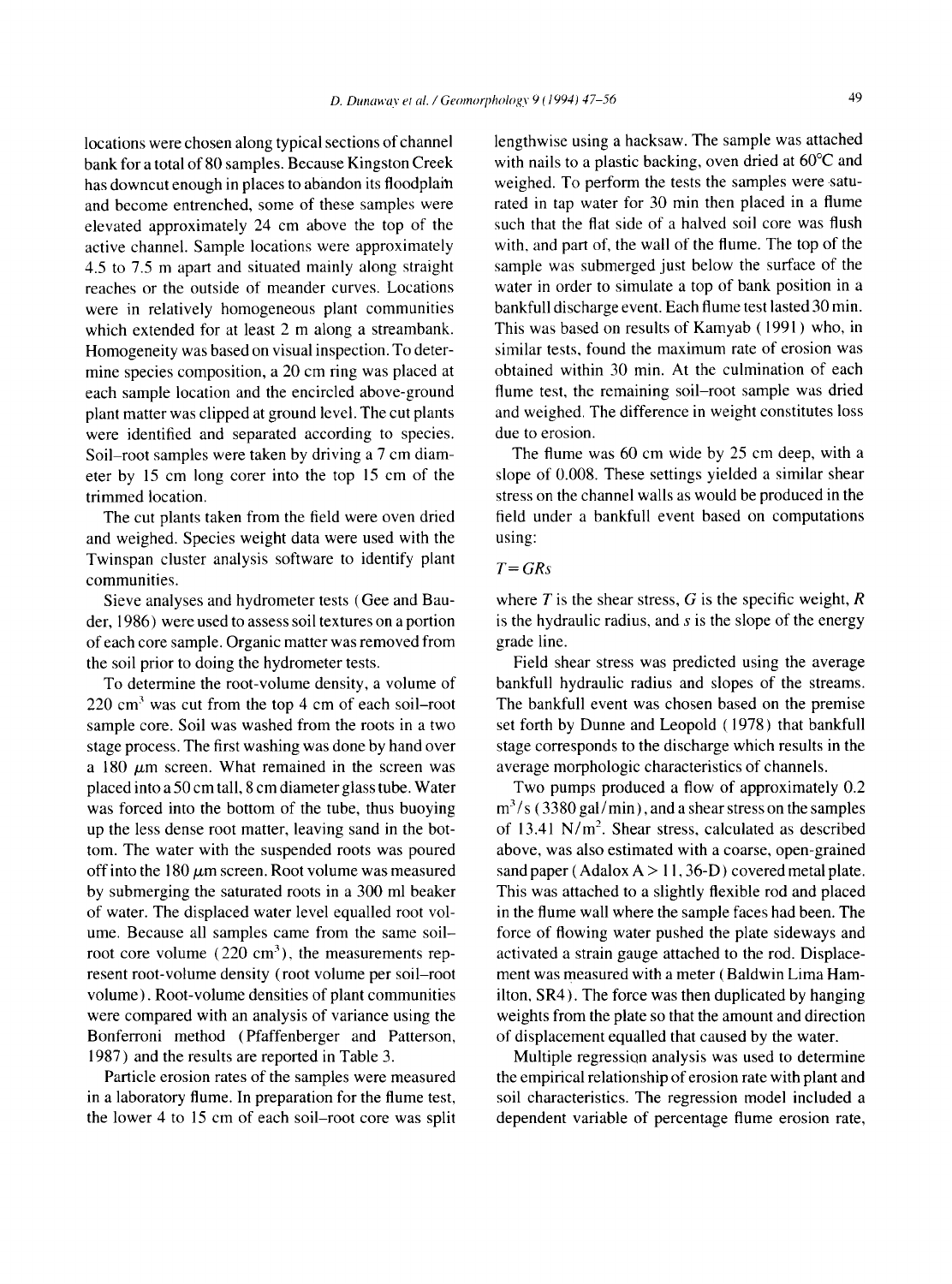and independent variables of root-volume density, plant communities, soil texture (percent silt and clay) and the clay to silt ratio. Also included was a soil-plant interaction term that measures the combination of soil and plants working together.

The indicator variable method (Kennedy, 1985; Gujarati, 1988) was used in the regression model to quantify the effect of vegetation type on erosion. Indicalor variables are used for qualitative (categorical) variables. In this method one indicator out of a group of indicators must be omitted from the regression equation. The t values and coefficients of the included variables are used to compare the effects of the included variables to the effect of the excluded one.

Initial regression analysis indicated that heteroscedasticity was present. The heteroscedasticity was removed by using the generalized least squares method (Kennedy, 1985; Gujarati, 1988). For the weighting we used the expected values of erosion  $(Y)$  from an original, heteroscedastic regression model. The original model was then divided by a transformation term of  $1/Y^2$ , yielding a homoscedastic model. As a result of this division the dependent variable, erosion, is relative erosion and has no units.

The results of preliminary regression models were highly unstable. The significance level and signs of estimated coefficients changed drastically when variables were added or removed. This instability results from combinations of correlations between the explanatory variables; however, it was unclear which variables or sets of variables were the source of the instability. Simple regressions between the variables did not reveal any  $R^2$  values over 0.3480. The final regression was obtained with the "maximum chisquare" method often used with autoregression data (McClave, 1978 ). Maximum chi-square is used when the source of autocorrelation cannot be identified. In this method independent variables are initially identified for inclusion in a preliminary regression model. An initial model was estimated with root-volume density, soil percentage and plant community variables. The initial variables are chosen on a theoretical basis of what should explain the dependent variable. Additional explanatory variables are then added one at a time. Each successive model included the variable which had the biggest impact on the adjusted  $R^2$ . This process was repeated with remaining variables until no more impact was observed. Many possible soil-root and soil-plant interactions and ratios of soil textures were tested. No soil-root interaction was found to be significant. The only variables with significant impact on the initial model were the silt-by-mixed sedge community interaction and the clay to silt ratio.

# **3. Results**

Plant communities identified by the Twinspan cluster analysis software were almost identical to groups chosen on the basis of field observations, The four plant communities identified were: ( 1 ) Nebraska sedge, (2) Baltic rush, (3) a mixed grass group (Kentucky bluegrass with tufted hairgrass), and (4) a mixed sedge group consisting of: woolly sedge (Carex *lanuginosa*  Michaux), beaked sedge *(C. rostrata* Stokes) and small-wing sedge (Carex festivella Mackenzie). A list of species composition of the plant communities is given in Table 1. Table 2 lists typical plant communities for the stream sites.

Nearly 50% of the samples were sandy loam under the USDA classification system (Gee and Bauder, 1986). Of the remaining samples, 21% percent were composed of loam and 13% of clay loam. The rest were silty clay loam (6%), silt loam (4%), sandy clay loam  $(4\%)$ , sand  $(1\%)$  and loamy sand  $(1\%)$ . Table 2 lists typical soil types for the stream sites.

A chi-square analysis showed that plant communities were not independent from soil types ( $p \le 0.005$ ). Nebraska sedge and mixed sedge communities were found mainly in loamy to sandy loam soils. The Baltic rush was mostly in sandy clay loam to sandy loam soils. Mixed grass samples were in clay loam, silt loam and silty clay loam soils.

The statistical analysis of erosion rates produced the following multiple linear regression model:

Erosion = 88.02-9.37 Rtden - 2.16 Silt + 1.57 Clay  
\n
$$
= 2.28 \text{ Rush} + 26.34 \text{ Grass} - 58.38 \text{ Sedge}
$$
\n
$$
= 2.28 \text{ Rush} + 26.34 \text{ Grass} - 58.38 \text{ Sedge}
$$
\n
$$
= 2.11 \text{ Silt-by-seage} - 59.00 \text{ Clay/silt}
$$
\n(0.001)  
\n
$$
= 2.11 \text{ Silt-by-seage} - 59.00 \text{ Clay/silt}
$$
\n(0.0025)  
\n
$$
= 2.11 \text{ Silt-by-seage} - 59.00 \text{ Clay/silt}
$$
\n(0.025)  
\n
$$
= 2.11 \text{ Silt-by-seage} - 59.00 \text{ Clay/silt}
$$
\n(0.025)  
\n
$$
= 2.11 \text{ Silt-by-seage} - 59.00 \text{ Clay/silt}
$$
\n(0.025)  
\n
$$
= 2.11 \text{ Silt-by-seage} - 59.00 \text{ Clay/silt}
$$
\n(0.025)  
\n
$$
= 2.11 \text{ Silt-by-seage} - 59.00 \text{ Clay/silt}
$$
\n(0.025)  
\n
$$
= 2.11 \text{ Silt-by-seage} - 59.00 \text{ Clay/silt}
$$

where: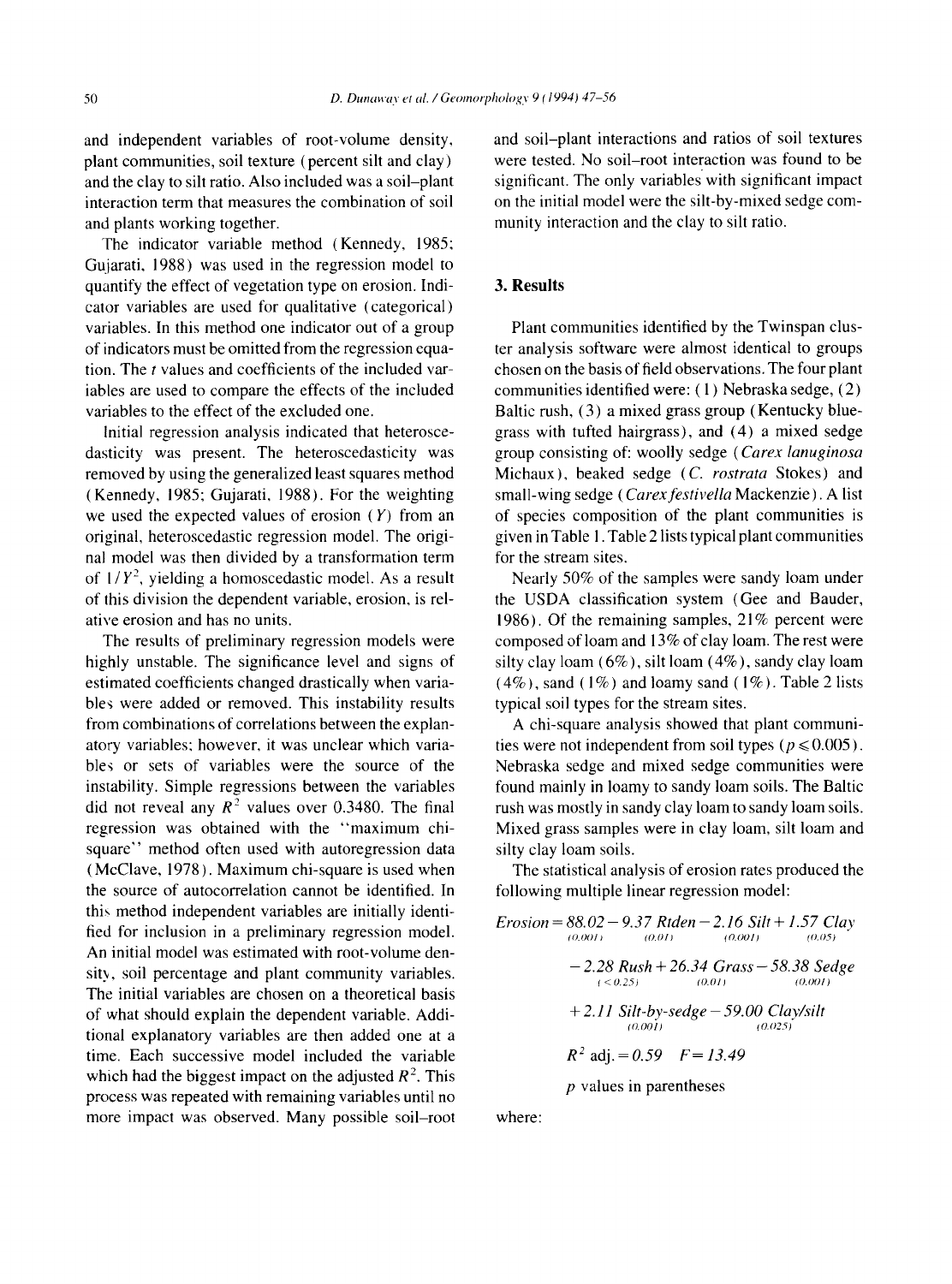| Erosion   | $=$ erosion rate measured in the flume test           |  |
|-----------|-------------------------------------------------------|--|
| Rtden     | = natural log of measured root-volume                 |  |
|           | density                                               |  |
| Silt      | $=$ percentage of silt                                |  |
| Clay      | $=$ percentage of clay                                |  |
| Rush      | $=$ Baltic rush community type                        |  |
| Grass     | $=$ mixed grass community type                        |  |
| Sedge     | $=$ mixed sedge community type                        |  |
|           | Silt-by-sedge = interaction of % silt and mixed sedge |  |
|           | community                                             |  |
| Clay/silt | $=$ ratio of % clay to % silt                         |  |

Baltic rush community type *(Rush)* has an insignificant  $p$  value, but was forced into the original regression equation (using the maximum chi-square technique) in order to determine its effect, if any, on erosion.

Root-volume density *(Rtden)* was negatively correlated with erosion in the multivariate analysis. One way ANOVA and Bonferroni tests showed that plant communities with higher average root-volume density had lower average erosion rates (Table 3).

Both percentage silt and clay are significant deter-

Table 1 Plant communities minants of erosion. According to the regression coefficients, clay has a positive effect on erosion. Silt has a negative effect on erosion when the plant communities are Nebraska sedge, Baltic rush and mixed grass. It has almost no effect on erosion when the plant community is mixed sedge. This relationship is visually demonstrated in Fig. 2. The difference is due to the effect of the interaction of silt with mixed sedge (Silt-by-sedge variable). With the influence of this soil-plant interaction, the mixed sedge community has the lowest erosion rate of the four plant communities when silt is low  $(< 25\%)$ , but has the highest erosion rate when silt is above 40%,

Variability of erosion rate with soil composition is augmented by the clay to silt ratio. The ratio is negatively correlated with erosion; however, the degree of effect is dependent on the soil composition. As either clay increases or silt decreases there is less expected erosion.

According to the estimated partial regression coefficients, mixed sedge should be the least erodible due to its small estimated coefficient value. However, examination of the regression equation as a whole

|                                                          | Plant community                                                                                               |                                                                                                            |                                                                                                                                        |                                                                                                                                                                                                 |  |  |
|----------------------------------------------------------|---------------------------------------------------------------------------------------------------------------|------------------------------------------------------------------------------------------------------------|----------------------------------------------------------------------------------------------------------------------------------------|-------------------------------------------------------------------------------------------------------------------------------------------------------------------------------------------------|--|--|
|                                                          | Nebraska sedge                                                                                                | Baltic rush                                                                                                | Mixed grass <sup>a</sup>                                                                                                               | Mixed sedge                                                                                                                                                                                     |  |  |
| Dominant<br>plants<br>$%$ range by wt.<br>(average $%$ ) | 1. Nebraska<br>sedge 33-100%<br>(76%)<br>2. Baltic rush<br>$0 - 57\%$<br>$(10\%)$                             | Baltic rush<br>$33 - 90\%$<br>$(60\%)$                                                                     | 1. Kentucky bluegrass<br>$0-96\%$ (48%)<br>2. Tufted hairgrass<br>$0 - 91\%$ (23\%)<br>3. Idahoe fescue <sup>d</sup><br>$0-49\%$ (5\%) | 1. Woolly sedge<br>$46 - 100\%$<br>(63%)<br>2. Beaked $0-84\%$ (11%).<br>small-wing sedge $0-88\%$ (6%),<br>flaccid $0 - 29\%$ (3\%) <sup>t</sup> .<br>and short-beak <sup>c</sup> $0$ –12 (1%) |  |  |
| Incidental<br>plants                                     | 1. Blackcreeper<br>sedge <sup>b</sup> 0-40%<br>(4%)<br>2. Short beak<br>sedge <sup>c</sup> $0-29%$<br>$(2\%)$ | 1. Idahoe<br>fescue <sup>d</sup> $0-45%$<br>$(10\%)$<br>2. Swordleaf<br>rush <sup>e</sup> 0–39%<br>$(5\%)$ | 1. Baltic rush $0-32\%$<br>(5%)<br>2. Small wing sedge<br>$0-53\%$ (9%)                                                                | 1. Baltic rush<br>$0 - 39\%$ (7\%)<br>2. Kentucky<br>bluegrass $0 - 38\%$<br>(5%)                                                                                                               |  |  |

<sup>a</sup>The majority of the samples in this group were composed of 70 to 100% grass species.

*hCarex Praegracilis* Boott.

*"Carex simulata* Mackenzie.

*°Festuca idahoensis* Elmer.

*~Juncus ensifolius* Wikstrom.

*JCarex leptalea* Wahl.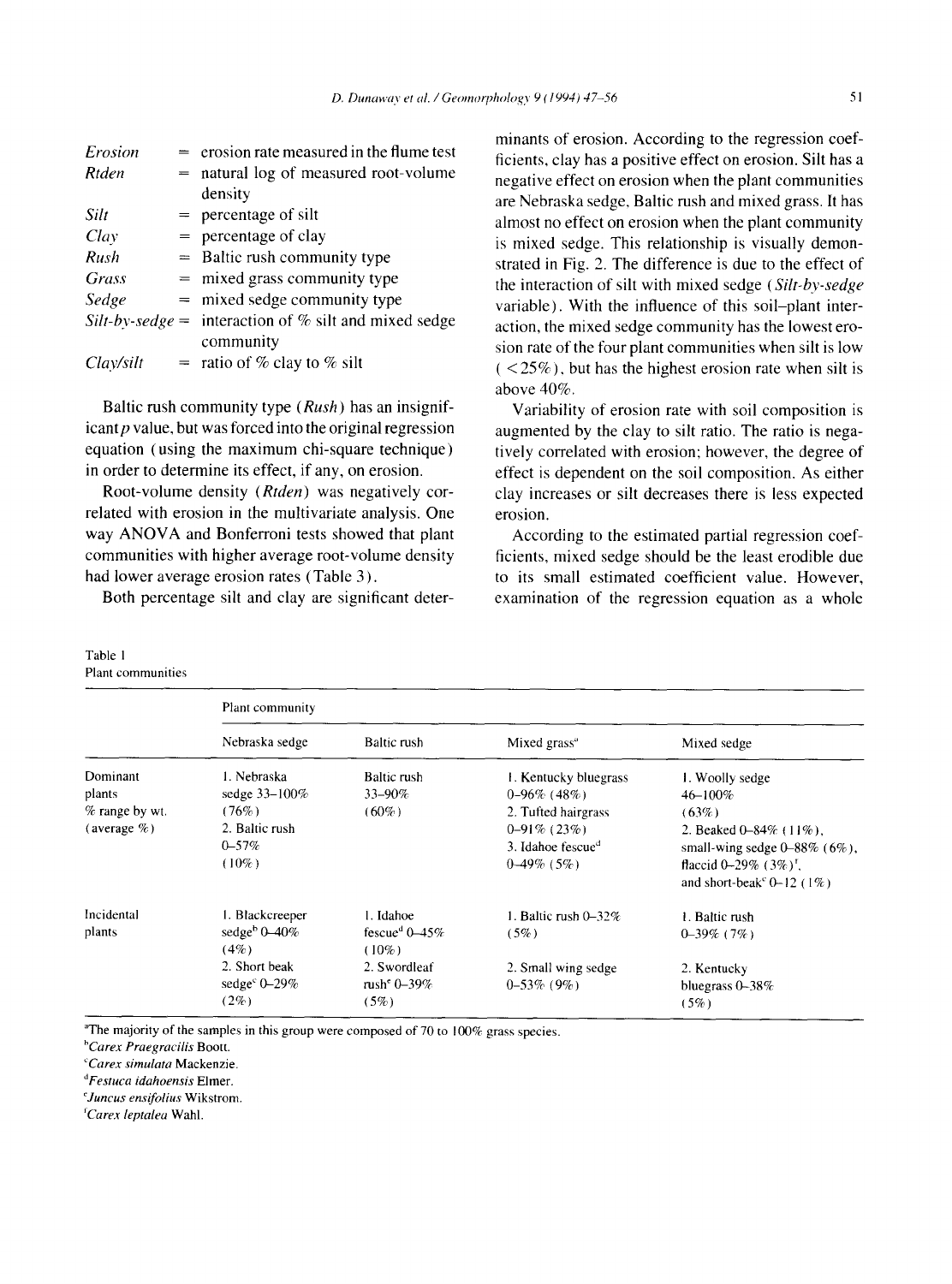| Stream                | Typical plant communities                           | Typical soil type                                    | Average erosion rate<br>(% eroded over time)<br>$53a*$ |  |
|-----------------------|-----------------------------------------------------|------------------------------------------------------|--------------------------------------------------------|--|
| <b>Kingston Creek</b> | mixed grass, some<br>mixed sedge                    | loam, clay loam,<br>silt loam and silty<br>clay loam |                                                        |  |
| <b>Barley Creek</b>   | mixed sedge, Baltic<br>rush, some mixed<br>grass    | sandy clay loam and<br>loam                          | 29 <sub>b</sub>                                        |  |
| <b>Slinkard Creek</b> | Nebraska sedge,<br>Baltic rush, some<br>mixed grass | loam, sandy loam,<br>and clay loam                   | 9c                                                     |  |
| Dog Creek             | Nebraska sedge                                      | ditto                                                | 17c                                                    |  |
| <b>Birch Creek</b>    | Nebraska sedge                                      | ditto                                                | 14c                                                    |  |

| Table 2                                                |
|--------------------------------------------------------|
| Comparison of stream site soil types and erosion rates |

\*Values with different letters are statistically different from each other at  $p = 0.05$  or better.

#### Table 3

Comparison of erosion rate and root density of plant communities

| Plant<br>community | Average<br>root-volume<br>density<br>$(m!/1)^{+}$ | Standard<br>deviation of<br>root density | Average<br>erosion<br>rate<br>(% eroded over time) | Standard<br>deviation of<br>erosion | No. of<br>samples |
|--------------------|---------------------------------------------------|------------------------------------------|----------------------------------------------------|-------------------------------------|-------------------|
| Nebraska sedge     | $5.6a^*$                                          | 2.03                                     | $14.51 d*$                                         | 9.29                                | 39                |
| Baltic rush        | 6.3a                                              | 1.76                                     | 14.67 d                                            | 17.00                               | 8                 |
| Mixed grass        | 2.7 <sub>b</sub>                                  | 1.63                                     | 46.52 e                                            | 37.41                               | 10                |
| Mixed sedge        | 4.6c                                              | 1.71                                     | 28.15 f                                            | 19.91                               | 14                |

JVolume of roots per volume of soil-root core.

\*Values with different letters are statistically different from each other at  $p = 0.1$  or better.

reveals that the negative estimated coefficient of the mixed sedge community *(Sedge)* is buffered by the positive estimated coefficient of the interaction term *(Silt-by-sedge).* The magnitude of effect that the positive interaction term has is dependent upon the percentage of silt. When the average measured percentage of silt (30.6) is used for the calculations, the result is that the mixed sedge community is less erodible than the mixed grass community, but more erodible than the Nebraska sedge and Baltic rush communities given identical soil types. This demonstrates that in order to understand the effect of the mixed sedge community, the entire regression model must be considered, including soil composition and plant-soil interaction. A one way ANOVA test supports what the full multiple regression model shows; using a one way ANOVA, the mean erosion rate of mixed sedge community samples is midway between the high rate of mixed grass and the lower Nebraska sedge and Baltic rush community samples (Table 3).

It was found that stream-grouped samples had equal variance of errors in the regression equation, and consequently each sample was treated independently. There is a possibility, however, that the 5 streams with their differing (but variable) soil types and plant communities should be analyzed as 5 replicates with the individual samples being subsamples. In addition to the plant and soil variation, there may be other unidentified stream characteristics that affect erosion. For example, the soils on Kingston Creek (predominately silty clay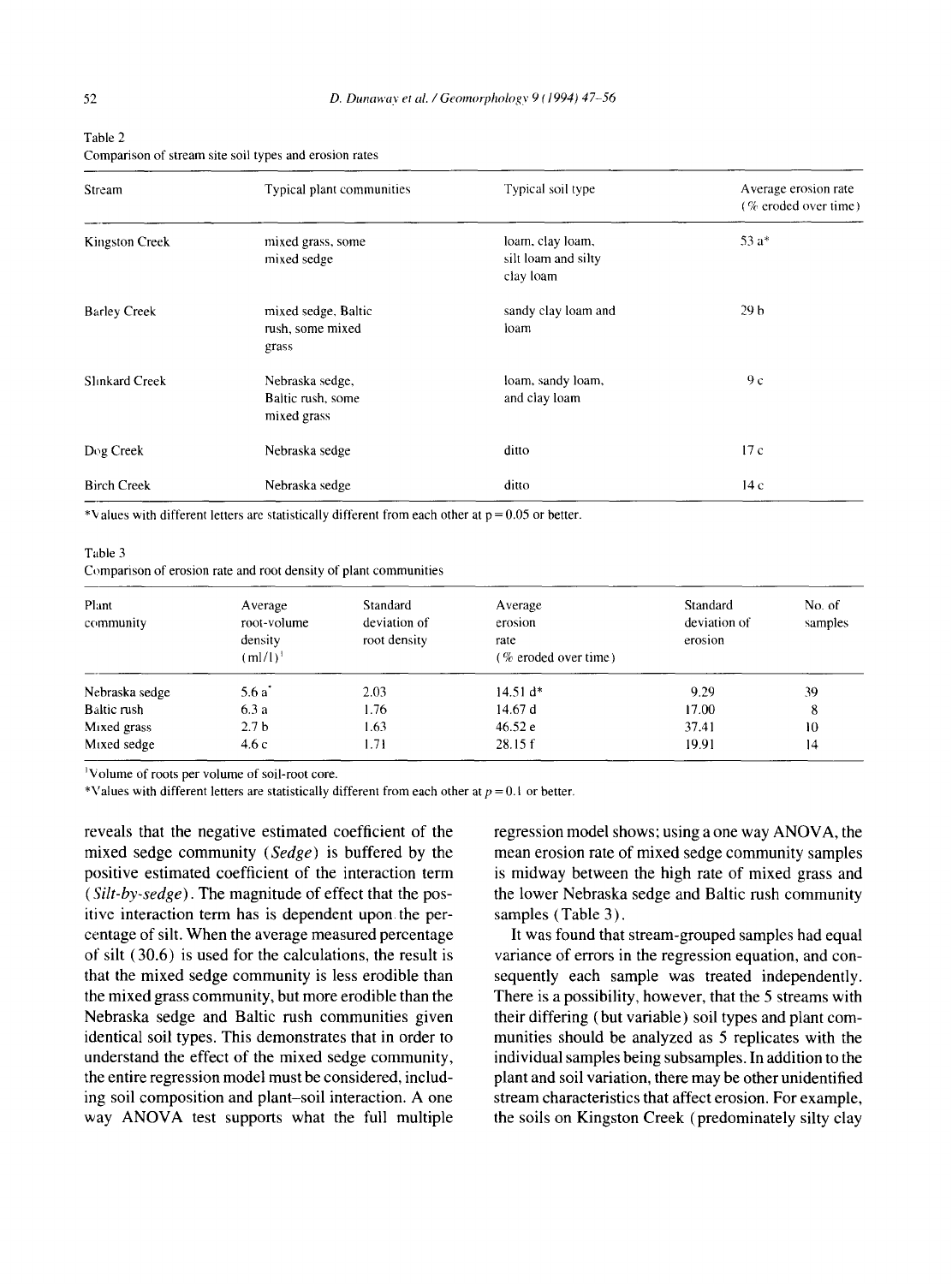

Fig. 2. Relationship between percent silt and erosion rate in the presence of the four plant communities as predicted by the regression model.

loam and silt loam) were drier and more friable, presumably due to a lowered ground water table resulting from stream entrenchment. The soil moisture difference may be an important determinant of root density (Bar-Yosef and Lambert, 1981; Manning, 1989) and in turn, erosion rate. A comparison of erosion means among stream groups using one way ANOVA and the Bonferroni method showed that Kingston samples had the highest ( $p \le 0.05$ ) erosion rates (53%), followed by Barley Creek (29%), and Slinkard Creek (9%). Erosion on Dog (17%), Birch (14%) and Slinkard ( 9% ) Creeks were not statistically different from each other.

#### **4. Discussion and conclusions**

The purpose of using a flume to measure erosion rates is to be able to control the hydrologic regime. Admittedly, there are differences between measured flume erosion rates, and expected rates in a natural stream environment: First, there is higher velocity and probably higher erosion rates in the flume because the flume walls are smoother than streambanks, especially those where roughness is increased by above-ground vegetation and protruding roots; second, in removing the sample from the bank, there is a possible loss of stability that was offered by the surrounding soil-root mass; and third, there most likely is increased erosion

occurring at the upstream and downstream edges of the sample. Although the sample face was placed flush with the flume walls at the commencement of each test, erosion of the sample produced a gap perhaps a few millimeters wide between the flume walls and the soil. This gap could produce an eddy behind the upstream (relative to the sample) flume wall. Although the eddy effect was too small to measure, many of the samples appeared to be more eroded on the edge closest to the upstream flume wall. Despite the differences between the laboratory and field erosion processes, the flume experiments allowed measurements of relative erosion rates between samples of differing soil/plant composition.

According to the regression coefficients, as percent clay increases, erosion increases. This finding contrasts with other studies reporting that clay correlates with increased soil strength (Bouyoucos, 1935; Glinski and Lipiec, 1990) and decreased streambank erosion (Grissinger et al., 1981 ). The finding may be explained by the influence of soil texture on root growth. Root density tends to decrease with increasing clay or silt content, while sand correlates with greater root density (Fig. 3). This is consistent with past studies where clay-silt soils were found to mechanically inhibit root growth (Taylor et al., 1966; Ibanga et al., 1980; Stitt et al., 1982). Soil texture is also known to influence soil moisture and soil nutrient status, which in turn affects root growth and density (Andrews and New-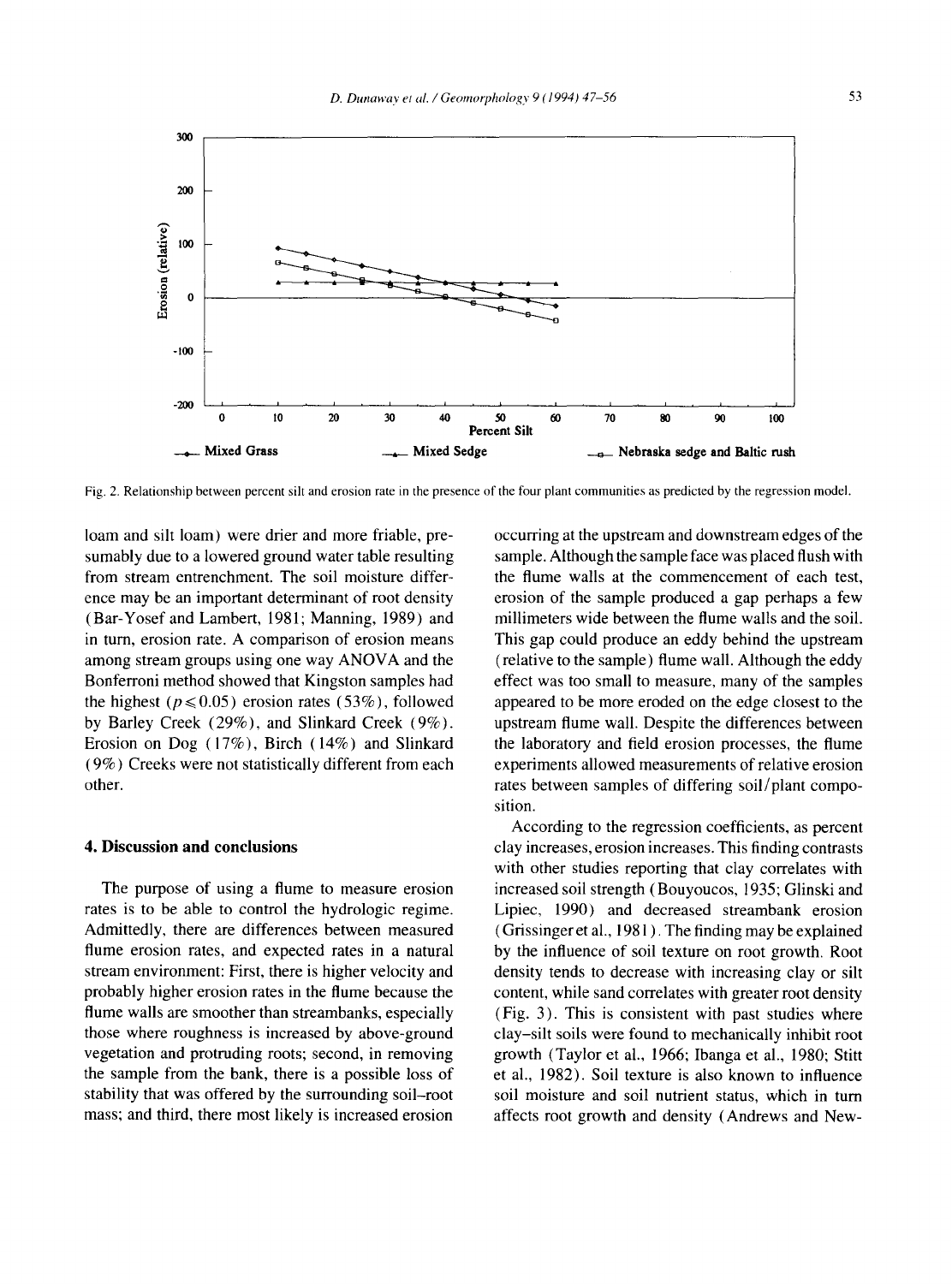

Fig. 3. Measured values of percent clay, silt, and sand, and root-volume density (density is volume of roots per volume of root and soil, ml 1<sup>-1</sup>).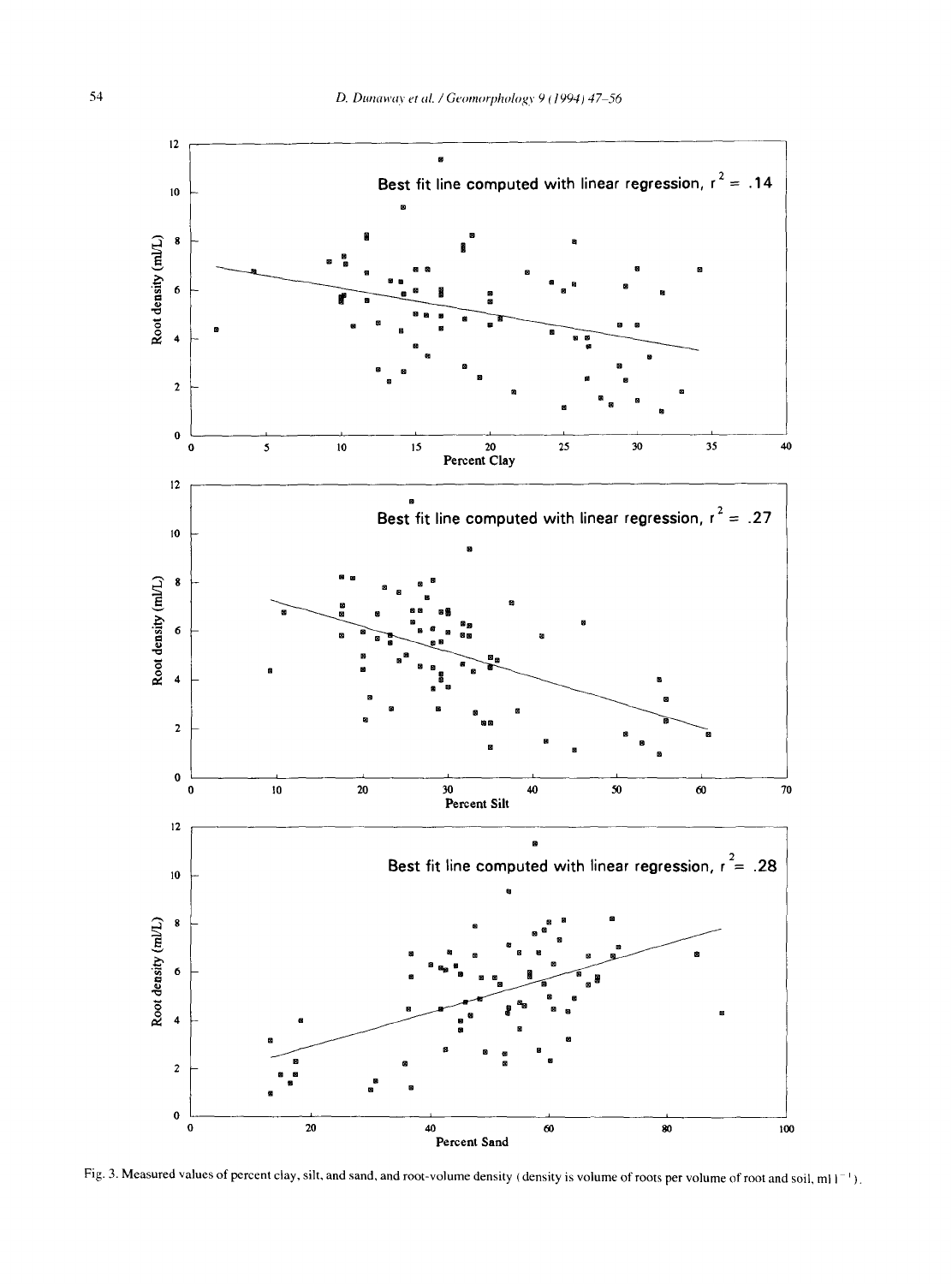**man, 1970; Kramer, 1983; Glinski and Lipiec, 1990). The interplay of soil texture on root growth justifies why percent clay is positively correlated with erosion and why the silt-by-sedge interaction variable is significant in explaining erosion.** 

**Observations made during the flume tests support the above findings. The samples were saturated by placing them in a pan of water before the flume tests. Nine of the samples, notably those with the highest clay-silt content, disaggregated into incohesive piles of mud. It was not possible to conduct a flume test on these samples. The root content of these samples was exceptionally low and not sufficient to hold the mud together. All but one of these samples were from the mixed grass plant community. It is conceivable that the fine textured soil limited root growth in these samples. From these data, however, it was not statistically possible to determine whether the low integrity was due to the high clay-silt content, the low root-volume density, or the mixed grass community type.** 

**In conclusion, soil textures or plant communities alone do not determine the erodibility of an area. Soilplant interaction can alter the effect of a soil or plant community on erosion. As a result, the presence of a cohesive soil or a certain plant community will not guarantee a stable streambank. It is largely believed that clayey soils are resistant to erosion, however this was not the case in this study. The reason may be that the effect of soil texture on root growth is playing a greater role in determining erodibility than previously suspected. Although the tendency is often to regard only soil types or plant communities when determining erodability, this study highlights the need to consider soils, plants and the interaction of the two in management decisions.** 

## **Acknowledgements**

**Funding for the project was through a research grant from the U.S.D.A. Forest Service Intermountain Forest and Range Experiment Station, Boise, Idaho, under the**  Nevada Agriculture Experiment Station project **number** 672.

#### **References**

Andrews. R.E. and Newman, E.I., 1970. Root density and competition for nutrients. Ecol. Plants, 5: 319-334.

- Bar-Yosef, B. and Lambert, J.R., 1981. Corn and cotton root **growth**  in response to soil impedance and water potential. Soil Sci. Soc. Am. J., 45: 930-935.
- Bouyoucos, G.J., 1935. The clay ratio as a criterion of susceptibility of soils to erosion. Am. Soc. Agron. J., 27: 738-741.
- Dunne, T., 1988. Geomorphologic contributions to flood control. In: V.R. Baker, R.C. Kochel and P.C. Patton (Editors), Flood Geomorphology. Wiley. New York, pp. 421-438.
- Dunne, T. and Leopold. *LB.,* 1978. Water in Environmental Planning. W.H. Freeman, New York, 818 pp.
- Eavis, B.W., 1972. Soil physical conditions affecting seedling root **growth,** 1. Mechanical impedance, aeration and moisture availability as influenced by bulk density and moisture levels in a sandy loam soil. Plant Soil, 36: 613.
- Gee, G.W. and Bauder, J.W., 1986. Particle-size analysis. In: A.L. Page (Editor), Methods of Soil Analysis, Part 1. Physical and Mineralogical Methods. Agronomy Monograph, 9.2nd ed. Am. Soc. of Agronomy, Madison, WI, Ch. 15.
- Glinski, J. and Lipiec, J., 1990. Soil Physical Conditions and Plant Roots. CRC Press, Boca Raton, Fla., 244 pp.
- Grissinger, E.H., Little, W.C. and Murphy, J.B., 1981. Erodibility of streambank materials of low cohesion. Trans. Am. Soc. Agric. Eng., 24: 624-630.
- Gujarati, D.N., 1988. Basic Econometrics. 2nd ed. McGraw-Hill, **New** York, 705 pp.
- Gurnell, A.M. and Gregory, K.J., 1984. The influence of vegetation on stream channel processes. In: T,P. Butt and DE. Walling ( Editors ), Catchment Experiments in Fluvial Geomorphology. Proc. IGU Commission Meeting, Exeter and Huddersfield, UK, Aug. 16-24, 1981. Geo Books, Norwich, pp. 515-535.
- Hadley, R.F., 1961. Influence of riparian vegetation on channel shape, northeast Arizona. U.S. Geol. Soc. Prof. Pap., 242-C: 30- 31.
- Ibanga, l.J., Bidwell, O.W., Powers, *W.L.,* Feyerhern, A.M. and Williams, W.W., 1980. Soil consistence: effect of particle size. Soil Sci. Soc. Am. J.. 44:1124-1126.
- Kamyab, I., 1991. Streambank stability prediction forC6 stream type reconstruction. Ph.D. thesis, Univ. of Nevada, Reno.
- Kennedy, P., 1985. A Guide to Econometrics. 2nd ed., Basil Blackwell, Oxford, 238 pp.
- Kondolf, G.M., 1982. Recent channel instability and historic channel **changes of the** Carmel River, Montery County, Calif, M.Sc. **Thesis,** Univ of California, Santa Cruz, 11 I pp.
- Kramer, P.J., 1983. Water Relations of Plants. Academic Press. **New**  York, 489 pp.
- Manning, M., Swanson, S.R., Suejcar, T. and Trent, J., 1989. Rooting characteristics of four intermountain meadow community types. J, Range Manage., 42(4): 309-312.
- McClave, J.T., 1978. Estimating the order of autoregressive models: **The** maximum chi squared method. J. Am. Stat. Assoc., 73 ( 36 ) : 122-128.
- Pfaffenberger, R.C. and Patterson, J.H., 1987. Statistical **Methods**  for Business and Economics. 3rd ed. Richard D. lrw, Homewood, IL, 1246 pp.
- Platts, W.S., Armour, C., Booth, G.D., Bryant, M., Bufford, J.L., Cuplin, P., Jensen, S., Lienkaemper, G.W., Minshall, G.W., Monsen, S.B., Nelson, R.L., Sedell, J.R. and Tuhy, J.S., 1987.